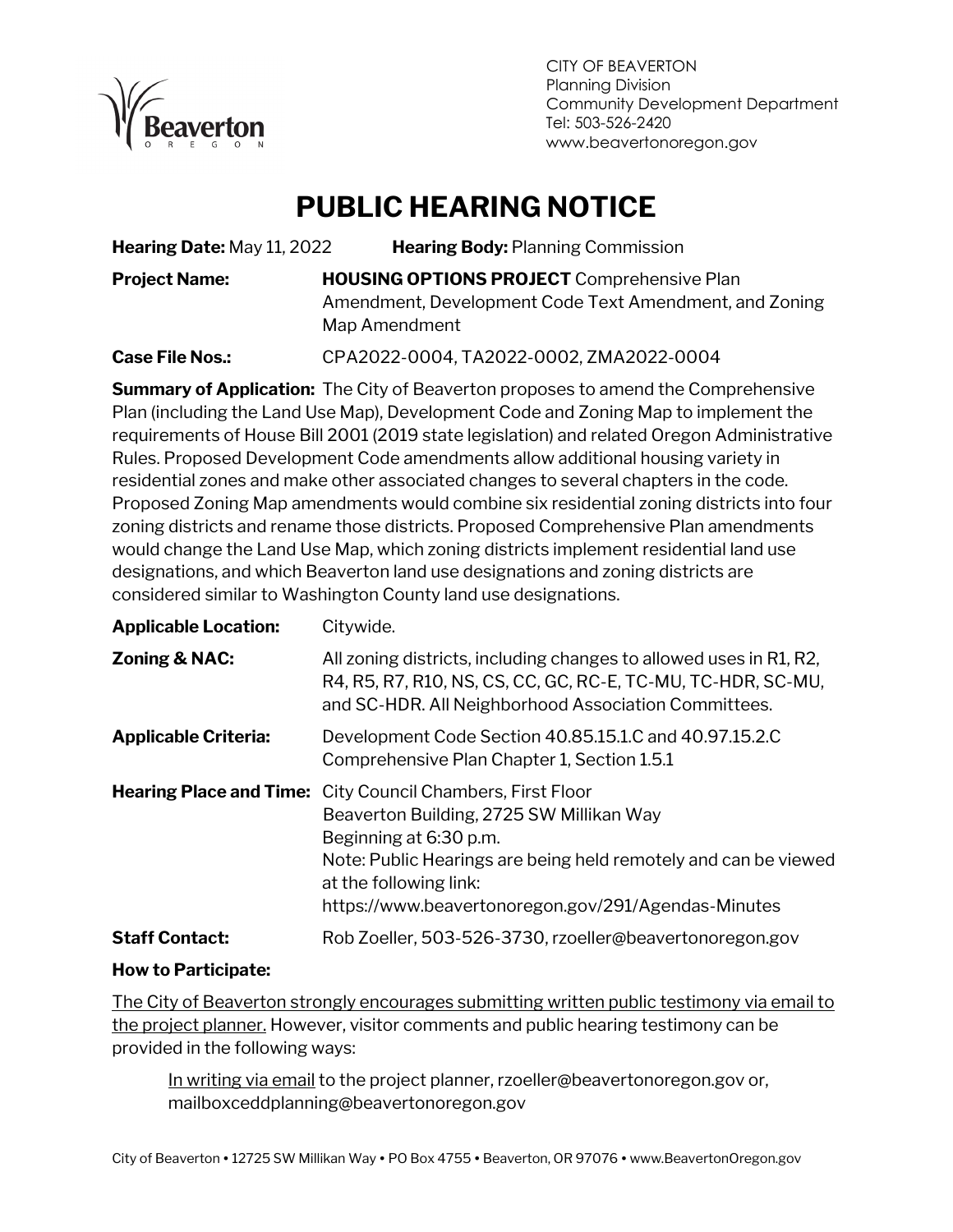In writing via mail to project planner at PO Box 4755, Beaverton, OR 97076

Join Zoom webinar conference via phone or computer. Meeting ID and password, as well as the meeting link, can be found at

https://www.beavertonoregon.gov/291/Agendas-Minutes. If you do not have the technology to join the meeting virtually to provide testimony, and you wish to do so, please contact planning staff for assistance.

NOTE: The Community Development Department is currently open to the public on a limited basis from 8:30 a.m. to 4:30 p.m. Monday through Thursday. The Community Development Department is not open to the public on Fridays. Staff recommends visiting https://www.beavertonoregon.gov/163/Community-Development for the most up-to-date information about in-person and virtual services.

You are receiving this notice to advise you of a proposed ordinance action. Comprehensive Plan Section 1.4.1 and Development Code Section 50.50.2 require the City to provide written notice of a proposed ordinance action to the applicant, affected Neighborhood Association Committees (NACs), and owners of property within the City for which the proposed ordinance, if adopted, may affect the permissible uses of land. Property owner information is based on the most recent property tax assessment roll of the Washington County Department of Assessment and Taxation.

Pursuant to Section 50.83 of the Beaverton Development Code, written comments, emails or exhibits submitted prior to the hearing to be submitted by staff at the hearing must be received by staff no later than 4:30 p.m. on the day of the scheduled hearing. Mailed written comments to the Commission should be sent to the attention of Rob Zoeller, Planning Division, PO Box 4755, Beaverton, OR 97076.

To be made a part of the staff report, correspondence needs to be received by May 4, 2022. All written testimony received prior to the meeting will be provided to Planning Commission prior to their decision. Please reference case file numbers CPA2022-0004, TA2022-0002, and ZMA2022-0004 and project name HOUSING OPTIONS PROJECT in your written comments. Comments may also be provided via email to rzoeller@beavertonoregon.gov.

A copy of all documents and evidence submitted by or on behalf of the applicant, and applicable review criteria, are available for inspection at the Beaverton Planning Division, 4th Floor, Beaverton Building, 12725 SW Millikan Way, between the hours of 8:30 a.m. and 4:30 p.m. Monday through Thursday except holidays. A copy of the staff report will be available for inspection at no cost at least seven (7) calendar days before the hearing. A copy of any or all materials will be provided at reasonable cost. A copy of the staff report may also be viewed online at: www.beavertonoregon.gov/DevelopmentProjects.

Staff strongly encourages you to participate in the public process by reviewing documents online and viewing the public meeting at https://www.beavertonoregon.gov/291/Agendas-Minutes. If you do not have the technology to view documents, watch, or participate in the meeting, please contact the project planner for additional support.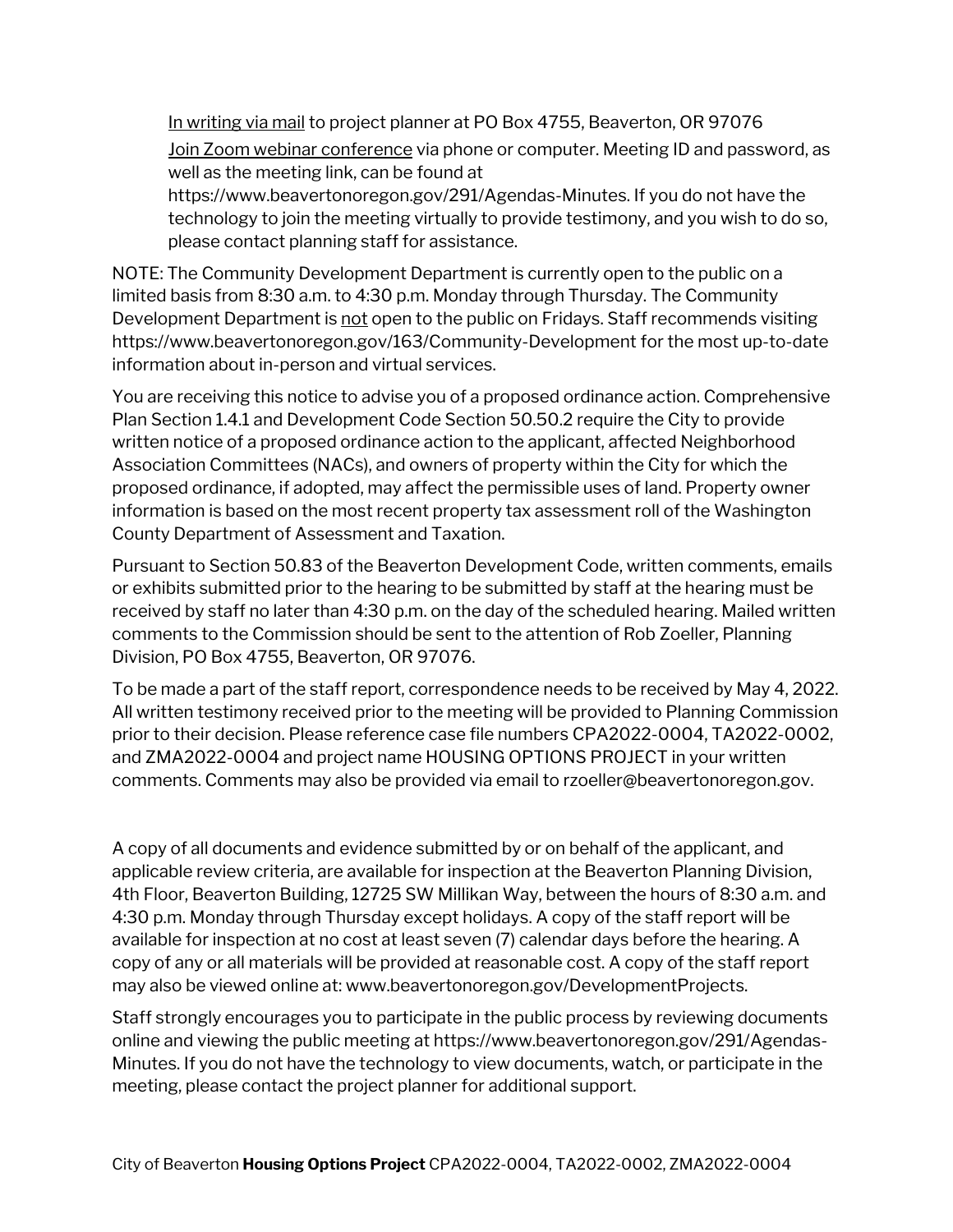The Planning Commission shall conduct hearings in accordance with adopted rules of procedure and shall make a recommendation on the application after the hearing closes to be forwarded to the City Council. Failure to raise an issue in a hearing, by testifying in person or by letter, or failure to provide statements or evidence with sufficient specificity to afford the decision-making authority an opportunity to respond to such issue, precludes appeal to the Land Use Board of Appeals on the issue.

Accessibility information: This information can be made available in large print or audio tape upon request. Assistive listening devices, sign language interpreters, or qualified bilingual interpreters can be made de available at any public meeting or program with 72 hours advance notice. To request services, contact Rob Zoeller at 711-503-755-9544 or rzoeller@beavertonoregon.gov.

# Housing Options Project Amendments

The Comprehensive Plan Amendment, Development Code Amendments and Zoning Map Amendments are intended to promote housing variety in Beaverton by more widely allowing duplexes, triplexes, quadplexes, townhomes, and cottage clusters in Beaverton. Those housing types are commonly referred to as **"middle housing**.**"**

## **Zoning map changes (ZMA2022-0004)**

Beaverton's current zoning map can be found here at https://gis.beavertonoregon.gov/BeavertonSearch.

The proposed code would replace the current R1, R2, R4, R5, R7 and R10 zones with four new zones, Multi-Unit Residential (MR), Residential Mixed A (RMA), Residential Mixed B (RMB), and Residential Mixed C (RMC). The new zones would use the same geographies as the current zones, although some zones would be renamed and some merged. ZMA2022- 0004 will include the following zone changes.

- R1 is renamed MR.
- All lots in the current R2 zone will be changed to the RMA zone.
- All lots in R4 and R5 will change to the RMB zone.
- All lots in the R7 and R10 zone will become RMC.

Boundaries for all other zones would remain the same.

### **Development Code changes (TA2022-0002)**

#### Allowed uses

Changes to allowed uses would include:

MR (formerly R1). New single-detached dwellings no longer would be permitted, but existing single-detached homes could be expanded or rebuilt if destroyed. See Table 20.05.20.A, Footnote 1, and Table 20.05.15., Footnote 17, in the proposed code.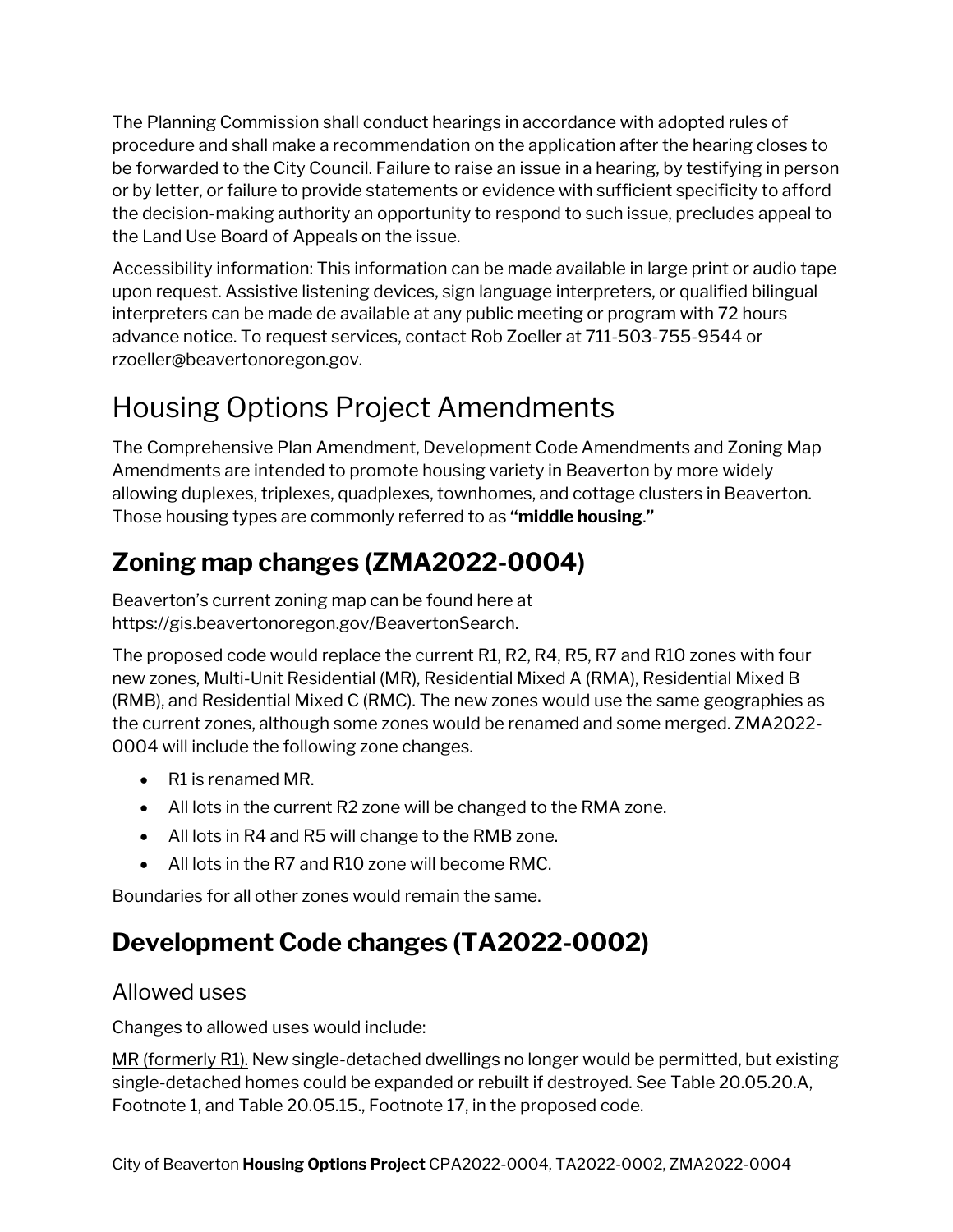RMA (formerly R2). All middle housing types would be allowed in this zone.

RMB (formerly R4 and R5). All middle housing types would be allowed in this zone. New selfstorage facilities no longer would be permitted in the current R4. Temporary living quarters would be conditionally allowed in the current R5.

RMC (formerly R7 and R10). All middle housing types now would be allowed in this zone.

NS, CS, CC, GC. Single-detached dwellings no longer would be permitted (existing homes are permitted and could be expanded or rebuilt if destroyed). See table 20.10.20.A, Footnote 10.

RC-E, TC-MU, TC-HDR, SC-MU, SC-HDR. Single-detached dwellings no longer would be permitted (existing homes are permitted and can be expanded or rebuilt if destroyed, see Table 20.20.20.A, Footnote 6). Footnote text that allowed Compact Detached Dwellings would be removed.

#### Minimum lot sizes and minimum density

Development code change would allow smaller lot sizes than currently allowed in RMA, RMB and RMC, as shown in Table 1. This would mean more lot divisions could take place to enable housing variety and would development potential if property owners in those zones decide to add additional homes to their property. Minimum residential density is proposed to be 7 units per acre for RMC, 10 units per acre for RMB and 17 units per acre for RMA.

| <b>Proposed zone</b>      | <b>Townhouse</b> | Single-detached<br>and duplex | <b>Triplex and</b><br>quadplex | Cottage<br>cluster |
|---------------------------|------------------|-------------------------------|--------------------------------|--------------------|
| Residential Mixed A (RMA) | 1.100            | 2,000                         | 3,500                          | 7.000              |
| Residential Mixed B (RMB) | 1.300            | 3,500                         | 4,000                          | 7.000              |
| Residential Mixed C (RMC) | 1,500            | 5,000                         | 5,000                          | 7,000              |

#### **Table 1: Minimum lot sizes in square feet**

In some cases, the Development Code changes also would allow smaller setbacks (the distance between the lot lines and the structures on a lot); limit the amount of floor area on the site (basically, the amount of livable floor space within buildings on a lot); change minimum off-street parking requirements; and modify other regulations regarding residential development. Other proposed amendments involve site and building design for single-detached homes and middle housing, including requirements for outdoor open space and tree planting. Proposed amendments also delete solar access standards and revise standards for manufactured homes and planned unit developments.

### **Proposed Comprehensive Plan changes (CPA2022-0004)**

The Comprehensive Plan includes the cities goals and policies that provide the future vision and development direction for the city. The Comprehensive Plan includes a Land Use Map that designates land use districts for all lots in the city. It is available at https://www.beavertonoregon.gov/DocumentView.aspx?DID=876